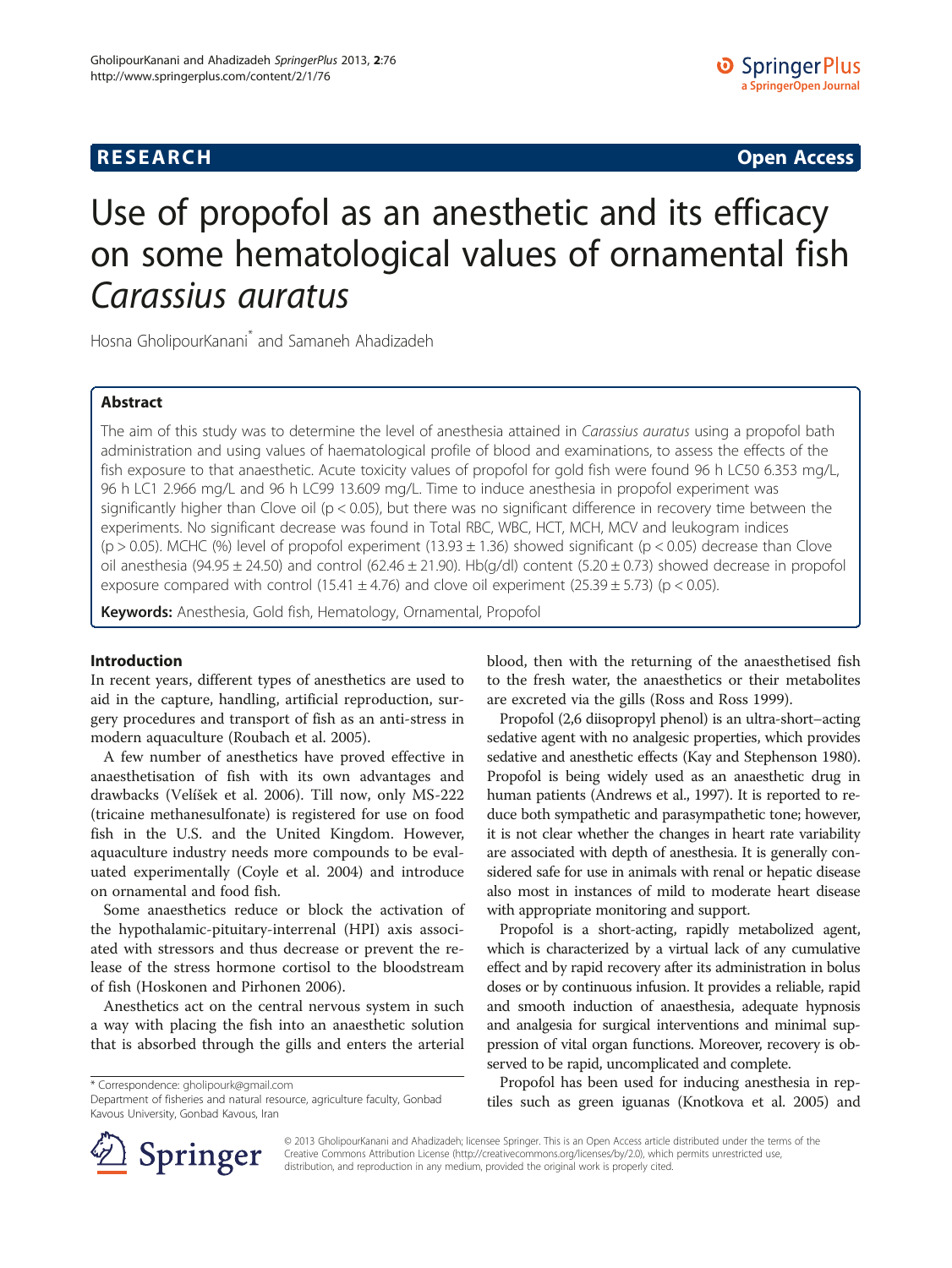<span id="page-1-0"></span>Table 1 Stages of anesthesia with clove oil in fish (Keene et al., [1998,](#page-4-0) modified from McFarland, [1959](#page-4-0); Jolly et al. [1972\)](#page-4-0) and Stages of recovery from anesthesia in fish (Keene et al., [1998](#page-4-0) modified from Hikasa et al., [1986\)](#page-4-0) in fish

| Stage          | Behavior in anesthesia stages                                                                                                                                                                        | Behavior in recovery stages                                                                                  |
|----------------|------------------------------------------------------------------------------------------------------------------------------------------------------------------------------------------------------|--------------------------------------------------------------------------------------------------------------|
|                | Normal Reacts to external stimuli; opercular rate and muscle tone normal                                                                                                                             | Decreased opercular movement                                                                                 |
|                | Light sedation Slight loss of reactivity to external visual and tactile stimuli;<br>opercular rate slightly decreased; equilibrium normal                                                            | Partial recovery of equilibrium; partial recovery of<br>swimming motion                                      |
|                | Deep sedation Total loss of reactivity to external stimuli except very strong<br>pressure;                                                                                                           | Total recovery of equilibrium                                                                                |
| $\overline{4}$ | slight decrease in opercular rate; equilibrium normal Partial loss Partial loss of<br>muscle tone; increased opercular rate; reacts of equilibrium only to strong tactile<br>and vibrational stimuli | Reappearance of avoidance swimming motion; reaction to<br>external stimuli; behavioral response still stolid |
|                | Total loss Total loss of muscle tone and equilibrium; slow but regular of<br>equilibrium opercular rate; loss of spinal reflexes                                                                     | Swimming, rarely striking head firmly to sides or against<br>bank of the tank                                |
| 6              | Loss of reflex Total loss of reactivity; opercular movements slow and reactivity<br>irregular; heart rate very slow; loss of all reflexes                                                            | Total behavioral recovery; normal swimming                                                                   |

some fish species such as Acipencer oxyrinchus De soti (Fleming et al. [2003](#page-3-0)) and in spotted bamboo sharks (Chiloscyllium plagiosum) (Miller et al. [2005\)](#page-4-0), but the efficacy and safety of any anaesthetic agent vary among species, life stages and environmental conditions, and more studies are needed to take advantage of this anesthetic in ornamental fish.

The aim of this study was to compare the effectiveness of propofol to that of the commonly employed clove oil, as an anesthetic for Carassius auratus. Gold fish were exposed to varying doses of propofol to determine the 96-h LC50, as well as exposure to both propofol and eugenol to observe differences in anesthesia onset and recovery times, to determine the proper dosage and to evaluate selected blood parameters during anaesthesia with propofol in gold fish (Carassius auratus).

#### Method and material

In the study, propofol (pofol 1%) manufactured by the Dongkook Pharm Company (Choong cheong Book-Do, Korea) in 50 mL containers was used. Present research performed with the approval of an appropriate ethics committee INTL K3525.A35 B37 2000.

#### Experimental fish

Approximately 207 sexually immature, gold fish were used, with an average weight of  $8 \pm 2$  g (mean  $\pm$  SD) and a mean fork length of  $100 \pm 20$  mm. The fish population was distributed equally among ten 50–L holding tanks, each maintained at 22°C with well aeration. The fish

Table 2 Induction and recovery times for gold fish anesthetized with 7 ppm propofol and 30 ppm clove oil

| Time (min)           | propofol      | Clove oil     |
|----------------------|---------------|---------------|
| Anesthesia (Stage 5) | $7.40 + .40*$ | $4.26 + 60$   |
| Recovery             | $8.52 + .82$  | $7.95 + 1.21$ |

Results are expressed as the mean  $\pm$  SE; N = 36 for each anesthetic.  $*_{p}$  < 0.05.

were maintained on a lighting regimen representative of the local natural environment (13 L: 11 D) and fed twice daily to satiation with commercially available flaked tropical fish food. Tanks were siphoned once every second day and approximately 2 L of water was exchanged during each cleaning.

#### Acute toxicity of propofol

Acute toxicity of propofol was ascertained by the OECD 203 "Fish, acute toxicity test" for the 96 h LC50 trials. At first Experimental fish  $(n = 72)$  were exposed to concentrations  $0.5$ ,  $1$ ,  $2$ ,  $4$ ,  $8$  and  $16$ , mg/L dissolved in dechlorinated tap water and controls were placed in dechlorinated tap water with no tested substance added in five glass aquaria (50 cm  $\times$  26 cm  $\times$  30 cm) filled to a volume of 20 L. Twelve gold fish were randomly used for each concentration and for the control group in 2 replicate. The fish and its behavior, water temperature, pH and oxygen saturation were monitored throughout the tests at individual concentrations and in the control aquarium. The total mortalities, behaviors, temperature, and oxygen saturation were recorded every hour for the first 12 h of the experiment, every 3 h for the next 12 h, and every 6 h for the remaining 72 h. Fish were considered dead when there were no opercular beats observed for 15 continuously monitored min. This complete experimental protocol was replicated three times.

Mean lethal concentration at 96 h LC50 also 96 h LC1and 96 h LC99 was calculated from mortality rates over the period of 96 hours by the EPA probit analysis program version 1.5 software.

## Onset and recovery from anesthesia

The observations of stages 5-anesthesia onset were made using propofol and clove oil under the same experimental conditions. A 20- L experimental aquarium was maintained at a temperature of 22°C with oxygen saturation greater than 85%. Gold fish  $(n = 135)$  were randomly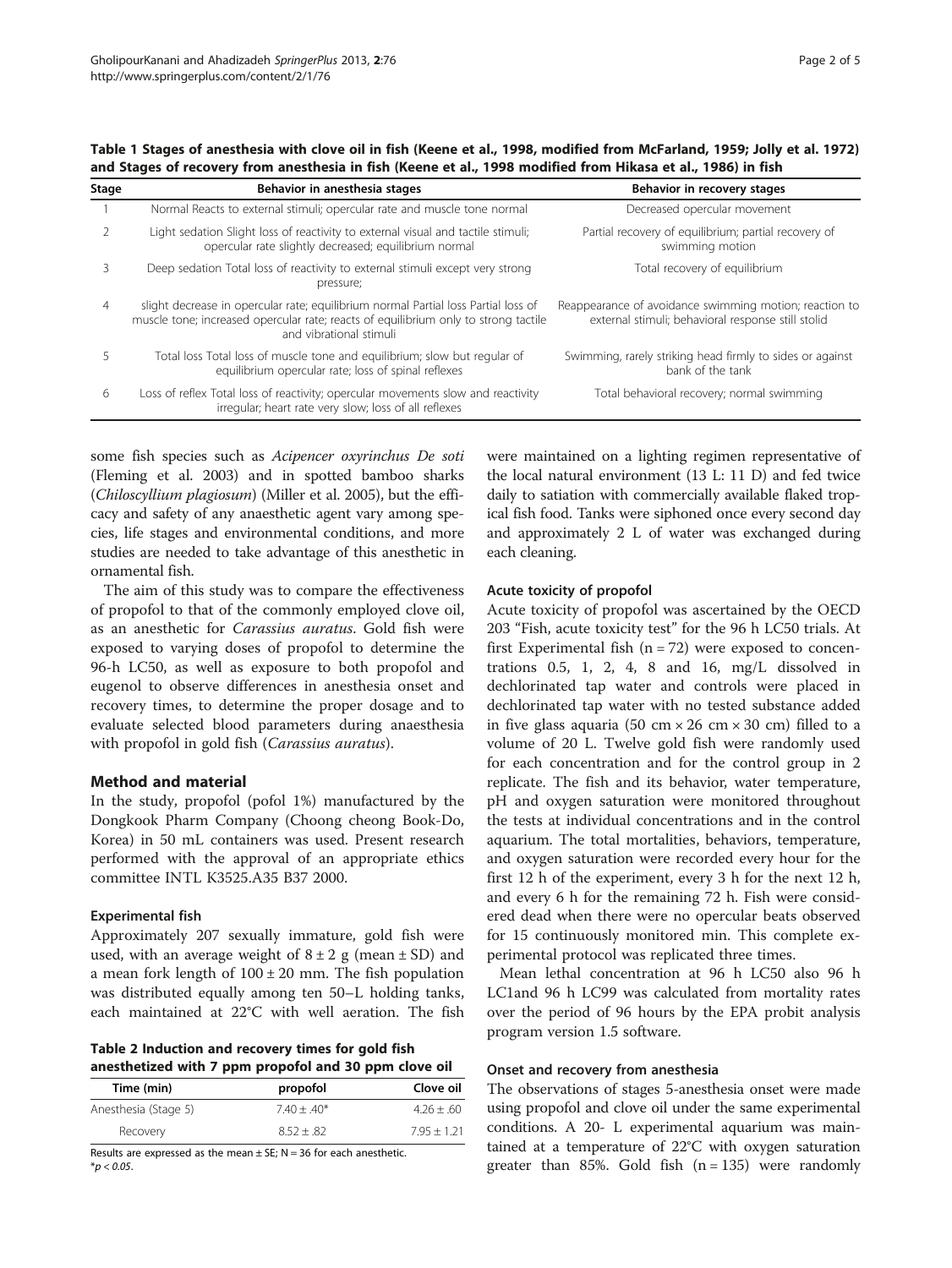Table 3 Effects of propofol and clove oil anaesthesia on haematological indices in gold fish

| Indices               | Propofol         | Clove oil        | Control          |
|-----------------------|------------------|------------------|------------------|
| <b>Experiments</b>    |                  |                  |                  |
| Erythrocyte $(x10^6)$ | $3.20 + 0.63a$   | $4.33 + 0.30a$   | $3.43 + 0.43a$   |
| $Hb$ (q/dL)           | $5.20 + 0.73a$   | $25.39 + 5.73h$  | $15.41 + 4.76b$  |
| HCT (%)               | $31.80 + 2.90a$  | $27.40 + 1.28a$  | $26.60 + 2.00a$  |
| MCV (fl)              | $137.4 + 31.15a$ | $64.98 + 6.68a$  | $83.42 + 14.86a$ |
| MCH (pg)              | $19.25 + 4.34a$  | $59.60 + 1.43a$  | $47.84 + 15.14a$ |
| MCHC (%)              | $13.93 + 1.36a$  | $94.95 + 24.50h$ | $62.46 + 21.90h$ |
| Leuko $(x104)$        | $5.60 + 0.97a$   | $2.37 \pm 0.95a$ | $2.97 + 0.63a$   |

Groups with different alphabetic superscripts differ significantly at p < 0.05 (ANOVA).

Results are expressed as the mean  $\pm$  SE; N = 20 for each concentration of anesthetic.

distributed into the experimental tank at the treatment concentrations of either 30 ppm clove oil (Valisek et al. [2005\)](#page-4-0) and 7 ppm propofol . Three replicates of 15 fish were used for each anesthetic concentration treatment of propofol, clove oil and control.

The times to achieve stage 5 of anesthesia were also recorded. Once an individual fish had reached the onset of stage 5 anesthesia, a dip net was used to immediately remove it from the tank. The fish was then transferred to a 20-L, well-oxygenated 'recovery' tank (i.e., no anesthesia present) maintained at 22°C and observed until it fully recovered. During this recovery period, the fish behavior was observed and times to recovery were recorded.

Once a fish had been used for a treatment, it was left in the recovery aquarium for approximately 1 day prior to being transferred back to a 50-L recovery holding tank for the remainder of a 14-day observational recovery period. Any abnormal behavior or mortalities were recorded during this 14-day recovery period. Anesthesia and recovery stages are presented in Table [1](#page-1-0).

#### Haematological blood profile

For the haematological blood profile tests, in experimental I twenty of gold fish anesthetized with 7 ppm propofol were examined immediately after 10 min anaesthesia. In experiment II twenty of gold fish anesthetized with 30 ppm clove oil were examined immediately after 10 min anaesthesia and in Control group twenty of fish without any anesthesia were hematologicaly tested. Heparinized injection needles were used to take samples of blood from coudal vein of fish. To stabilize blood samples, aqueous solution of heparin sodium salt at 0.01 mL per mL of blood was used (Svobodova et al. [1991](#page-4-0)).

The indices used to evaluate the haematological profile included the erythrocyte count (Er), haemoglobin concentration (Hb), haematocrit (PCV), mean corpuscular volume (MCV), mean corpuscular hemoglobin concentration (MCHC), erythrocyte haemoglobin (MCH), leuko-

|                                            |  | Table 4 Effects of propofol and clove oil anaesthesia on |  |
|--------------------------------------------|--|----------------------------------------------------------|--|
| differential leukocyte counts in gold fish |  |                                                          |  |

| Indices (%)        | Propofol        | Clove oil       | Control          |  |
|--------------------|-----------------|-----------------|------------------|--|
| <b>Experiments</b> |                 |                 |                  |  |
| Lymphocytes        | $92.80 + 0.66a$ | $92.00 + 0.54a$ | $93.80 + 0.37a$  |  |
| Monocytes          | $0.20 + 0.20a$  | $0.00 + 0.00a$  | $0.00 + 0.00a$   |  |
| Neutrophil         | $6.60 + 0.60a$  | $7.80 + 0.37a$  | $6.00 + 0.44a$   |  |
| Eosinophil         | $0.40 + 0.24a$  | $0.20 + 0.20a$  | $0.20 \pm 0.20a$ |  |

Groups with different alphabetic superscripts differ significantly at p < 0.05 (ANOVA).

Results are expressed as the mean  $\pm$  SE; N = 20 for each concentration of anesthetic.

cyte count (Leuko) and the differential leukocyte count (Svobodova et al. [1991](#page-4-0)).

Results of haematological examinations were tested by the variance analysis using the Statgraphics (ANOVA– Tukey Test) software.

#### Results

#### Acute toxicity of propofol

During the 96-hour LC50 tests, the mean water temperature was 22°C, pH was 7.5 and water oxygen levels were 75-85% saturation. Based on tests of acute toxicity to gold fish, the 96-hour lethal concentrations of propofol were determined (96 h LC50 6.353 mg/L, 96 h LC1 2.966 mg/L and 96 h LC99 13.609 mg/L). 96-h LC50 propofol of gold fish placed into the higher concentration (16 ppm) initially exhibited irritation, as evidenced by rapidly darting about the aquaria, the mortality of this concentration was 100% after 30 min. The first three concentrations (0.5. 1 and 2 ppm) survived the 96 h trial with 0% mortality. In concentration of 4 ppm deep sedation was observed after 10 min, with only one mortality after 24 h of exposure.

#### Anesthesia and recovery

The time required to induce anesthesia using propofol (7 ppm) and clove oil (30 ppm) is shown in Table [2.](#page-1-0)

The time required to induce anesthesia using propofol was significantly higher than Clove oil  $(p < 0.05)$ , but there was no significant difference in recovery time between the experiments. No mortality in anesthesia group was observed.

#### Haematological parameters

Changes in the haematological parameters of gold fish in the control group and those exposed to propofol and clove oil are presented in Tables 3 and 4.

No significant decrease was found in Total RBC, HCT, WBC, MCH, MCV and leukogram indices  $(p > 0.05)$ . MCHC level of propofol experiment  $(13.93 \pm 1.36)$  showed significant ( $p < 0.05$ ) decrease than Clove oil experiment (94.95 ± 24.50) and control (62.46 ± 21.90). Decrease in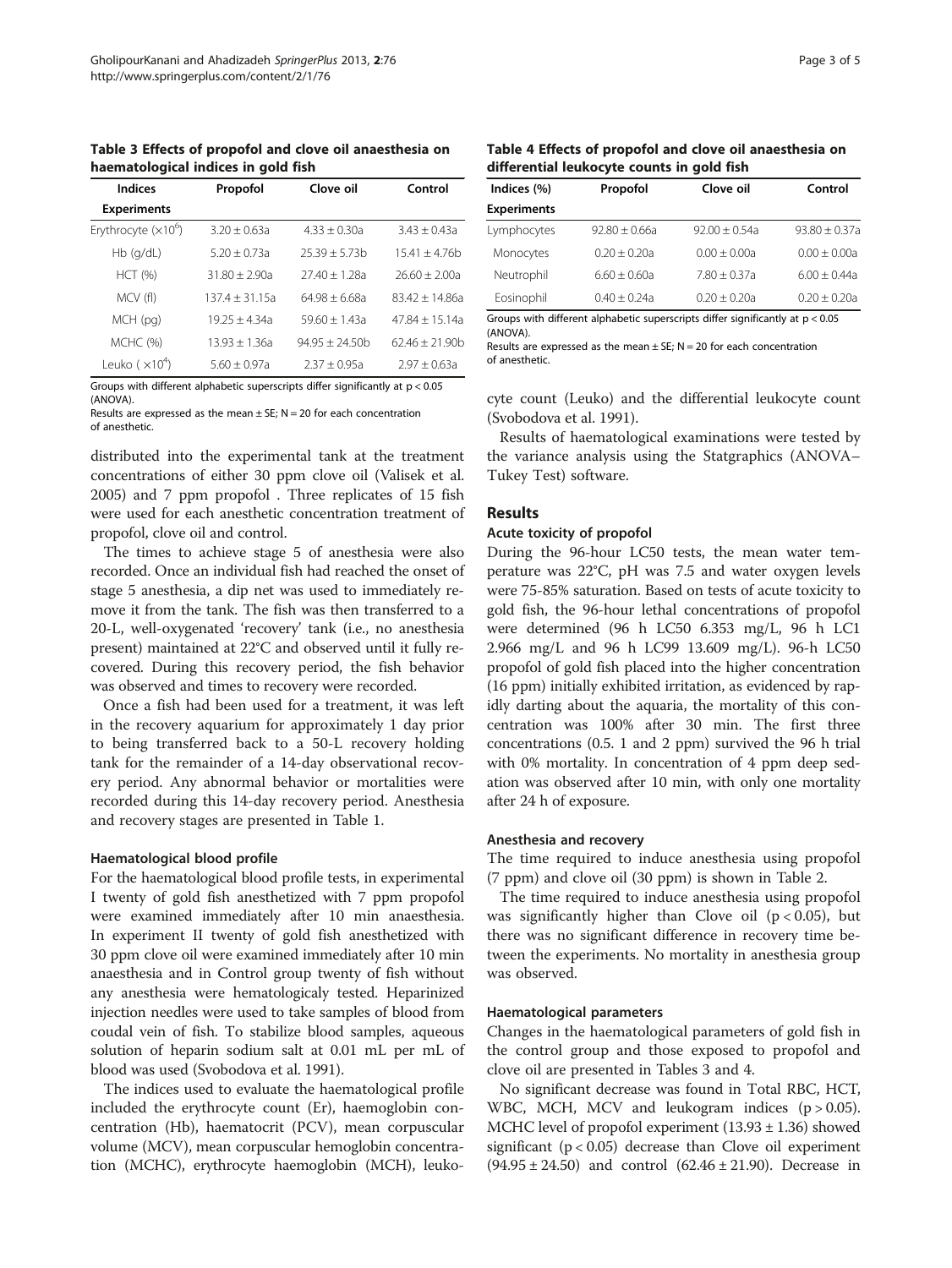<span id="page-3-0"></span>Hb content  $(5.20 \pm 0.73)$  was observed in propofol exposure compared with control  $(15.41 \pm 4.76)$  and clove oil experiment  $(25.39 \pm 5.73)$  (p < 0.05).

## **Discussion**

Anaesthetics are necessary for many procedures in aquaculture. The analysis of blood parameters is one of the most valuable methods of anaesthetics evaluation, because it has been shown that the physiological effects of anaesthetics are species-specific and age-dependent (Anver Celik 2004). Because species may differ widely in their response to anaesthetics, screening of their use is necessary.

In this study acute toxicity of propofol to Carassius auratus is investigated from the point of view of propofol use as an anaesthetic, with anaesthetizing baths.

Hematological parameters can provide needed information on the physiological status of fishes, and help the aquaculture and research personnel to make proper decisions to increase the survival of fishes

Propofol (Diprivan<sup>®</sup>, Rapinovet<sup>®</sup>, Propoflo®), an alkyl phenol hypnotic has been investigated as a widely used intravenous anaesthetic in veterinary practice. Use of propofol as a sole anaesthetic produced effective general anaesthesia in different domestic animals (Duke et al., 1997; Lin et al., [1997;](#page-4-0) Carroll et al., 1998; Bayan et al., 2002; Zama et al., [2003](#page-4-0); [2005\)](#page-4-0) Propofol used as an anaesthetic agent in lizards showed a rapid onset of action. Following intravenous administration in green iguanas, the onset of anaesthesia maybe expected within several minutes (Bennett et al. 1998).

Guénette et al. (2008) determined the level of anesthesia attained in Xenopus laevis frogs using a propofol bath administration. An appropriate anesthetic dose was determined to be 88 mg/L for 15 min.

There are a few experimental papers reporting the effect of propofol on the fish species. According to FDA guidelines acute toxicity to rainbow trout (Onchorhynchus mykiss) and bluegill sunfish (Lepomis macrochirus) (FDA guideline 4.11, flow-through  $-$ no aeration) is 96 h LC50 = 0.37 mg/L and 96 h LC50 = 0.62 mg/L respectively. The bio concentration factor (BCF) has been determined for carp, Cyprinus carpio, and the results reported as: (BCF) 28 day = 27 (at 2  $\mu$ g/L) and (BCF) 28 day = 26 (at 0.2  $\mu$ g/L).

The bio degradability of propofol has been assessed according to the OECD guideline 301 F, the results showed >91% removal of propofol from the aqueous phase.

Fleming et al. (2003) evaluated propofol for short– term immobilization of Gulf mexico sturgeon (Acipencer Oxyrinchus de soti) and it was observed that the group receiving intra venous propofol (6.5 mg/kg body weight, i.v.) was in a light plane of anesthesia within 5 min after drug administration.

The effect of propofol on haematological parameters is reported in sheep (Brzeski et al., 1994), dogs (Gill et al. 1996), ewes (Handel et al. 1991), rabbits (Mazaheri-Khameneh et al. [2012](#page-4-0)) and horses (Mama et al., [1998](#page-4-0)), no other data on the blood profiles in the fish species anaesthetized with propofol are available in the literature.

Gold fish exposed to propofol showed lower Hb and MCHC. It is known that propofol induces moderate systemic hypotension, arterial vasodilatation and venodilatation (Branson and Gross, 1994).The lower concentration of Hb, could be explained by haemodynamic changes and re-distribution of blood cellular elements in the vascular bed.

In conclusion, the result of this study indicated that propofol (7 ppm) can induce safe and valid anaesthesia in gold fish. However, it seems that further studies on different dosage, also measuring more haematological and biochemical parameters in the gold fish and other (non-food) ornamental fish following anaesthesia with propofol are needed.

#### Competing interests

The authors declare that they have no competing interests.

#### Authors' contributions

HG carried out anaesthesia part, and drafted the manuscript. SA participated in the blood parameters assessments. Both authors read and approved the final manuscript.

#### Received: 29 November 2012 Accepted: 25 February 2013 Published: 4 March 2013

#### References

- Andrews DT, Leslie K, Sessler DI, Bjorksten AR (1997) The arterial blood propofol concentration preventing movement in 50% of healthy women after skin incision. Anesth Analg 85:414–419
- Anver Celik E (2004) Blood chemistry (electrolytes, lipoprotein and enzymes) values of black scorpion fish (Scorpaena porcus 1758) in the Dardanelles. Turkey J Biol Sci 4:716–719
- Bayan H, Sarma KK, Chakravarty P (2002) Biochemical and haematological changes during propofol anaesthesia in canine. Indian J Vet Surg 23:95–96
- Bennett RA, Schumacher J, Hedjazi-Haring K, Newlel SM (1998) Cardiopulmonary and anaesthetic effect of propofol administered intraosseously to green iguanas. J Am Vet Med Assoc 212:93–98
- Branson KR, Gross ME (1994) Propofol in veterinary medicine. J Am Vet Med Assoc 204:1888–1890
- Brzeski W, Depta A, Jalynksi M, Chyczewski M (1994) General anaesthesia in sheep with the use of diprivan-propofol. Med Weter 50:215–217
- Carroll GL, Hooper RN, Slater MR, Hartsfield SM, Matthews NS (1998) Detomidinebutorphanol-propofol for carotid artery translocation and castration or ovariectomy in goats. Vet Surg 27:75–82
- Coyle SD, Durborow RM, Tidwell JH (2004) Anesthetics in Aquaculture. SRAC Publication No. 3900, Texas, p 6
- Duke T, Egger CM, Ferguson JG, Frketic MM (1997) Cardiopulmonary effects of propofol infusion in llamas. Am J Vet Res 58:153–156
- Fleming GJ, Heard DJ, Floyd RF, Riggs A (2003) Evaluation of propofol and medetomidine-ketamine for short-term immobilization of Gulf of Mexico sturgeon (Acipenser oxyrinchus de soti). J Zoo Wild Med 34:153–158
- Gill JR, Rodriguez JF, Ezquerra LJ, Vives MA, Jimenez J, Uson JM (1996) Development of anaesthesia and changes in the blood parameters in dogs medicated with propofol. Medicina Veterinaria 13:242–246
- Guénette SA, Beaudry F, Vachon P (2008) Anesthetic properties of propofol in African clawed frogs (Xenopus laevis). J Am Assoc Lab Anim Sci 47(5):35–38
- Handel IG, Staddon GE, Weaver BMQ, Cruz JI (1991) Changes in packed cell volume during anaesthesia. In: Proceedings of the 4th International Congress